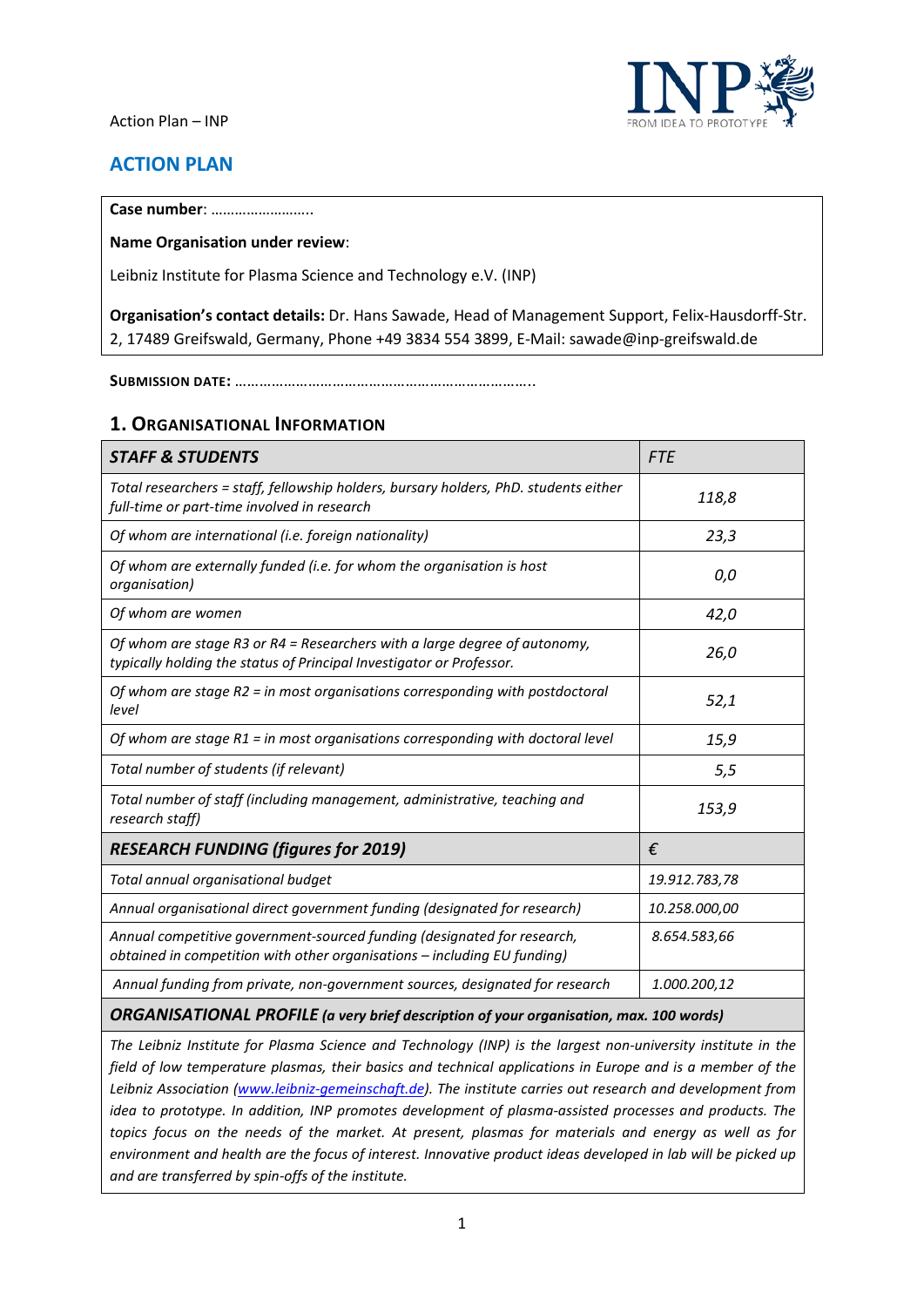

## **2. STRENGTHS AND WEAKNESSES OF THE CURRENT PRACTICE:**

| <b>Thematic heading of</b>          | <b>STRENGTHS and WEAKNESSES</b>                                                                                                                                                                                                                                                                                                                                                                                                                                                                                                                                                                                                                                                                                                                                                                                                                                                                                                                                                                                                                                                                                                                                                                                                                                                                                                                                                                                                                                                                                                                                               |
|-------------------------------------|-------------------------------------------------------------------------------------------------------------------------------------------------------------------------------------------------------------------------------------------------------------------------------------------------------------------------------------------------------------------------------------------------------------------------------------------------------------------------------------------------------------------------------------------------------------------------------------------------------------------------------------------------------------------------------------------------------------------------------------------------------------------------------------------------------------------------------------------------------------------------------------------------------------------------------------------------------------------------------------------------------------------------------------------------------------------------------------------------------------------------------------------------------------------------------------------------------------------------------------------------------------------------------------------------------------------------------------------------------------------------------------------------------------------------------------------------------------------------------------------------------------------------------------------------------------------------------|
| the Charter and Code                |                                                                                                                                                                                                                                                                                                                                                                                                                                                                                                                                                                                                                                                                                                                                                                                                                                                                                                                                                                                                                                                                                                                                                                                                                                                                                                                                                                                                                                                                                                                                                                               |
| Ethical and professional<br>aspects | Freedom of research, non-discrimination as well as contractual and legal<br>obligations have a strong background in German laws within the German<br>Constitution, the constitutions of the federal states and the Articles of<br>Association. Furthermore, recognized recommendations and position papers of<br>the German Research Foundation (Deutsche Forschungsgemeinschaft, DFG) and<br>the Leibniz Association ensure safeguarding good scientific practice and help<br>handling complaints concerning scientific misconduct. This multitude of<br>guidelines is interpreted for our institute with the institutes' mission statement<br>as well as our "Rules of Procedure" clearly stated for all employees. An<br>experienced senior scientist elected by all INP scientists serves as<br>Ombudsperson for Good Scientific Practice. With installation of a gender<br>equality officer, a works council and a complaint body for violations in terms of<br>the German Equal Treatment Act, we have powerful tools at hand facing any<br>challenges safeguarding non-discrimination. Moreover, the INP appointed a<br>data protection commissioner to ensure responsible handling of data and<br>provides consultancy on the management of scientific data. Although we issued<br>aforementioned guideline, developed workflows and rules of procedure and<br>clarified on in-house responsibilities, we have to raise more awareness for data<br>safety and communication among our employees implying also the need for an<br>improved IT security and IT concept. |
|                                     | To date the scientists working on interdisciplinary research questions have their<br>work approved by regional authorities, but they wish for a regular exchange<br>with other researchers on ethical principles and recent topics. This clearly stated<br>wish we will meet by using our intense cooperation with both universities in<br>Mecklenburg-Vorpommern.                                                                                                                                                                                                                                                                                                                                                                                                                                                                                                                                                                                                                                                                                                                                                                                                                                                                                                                                                                                                                                                                                                                                                                                                            |
|                                     | With our institutes' "Rules of Procedure", established workflows and audition<br>processes we meet the requirements stated for Professional responsibility,<br>Professional attitude, Contractual and Legal Obligations and Accountability. As a<br>publicly funded institute, the INP is bound to regulations of German public<br>service. The use of research funding is governed by national budget regulations<br>and third-party funding contracts. The INPs' Finance department, the German<br>Federal Court of Auditors and auditing firms contracted by the Federal Republic<br>of Germany and Land Mecklenburg-Vorpommern continuously monitors the use<br>of our funding.                                                                                                                                                                                                                                                                                                                                                                                                                                                                                                                                                                                                                                                                                                                                                                                                                                                                                           |
|                                     | The evaluation and appraisal system at the INP is two-fold. The Senate of the<br>Leibniz Association regularly evaluates the INP scientifically minimum every<br>seven years. The next evaluation will take place in June 2021. Furthermore, the<br>scientific advisory board evaluates the institutes' scientific work in biannual<br>meetings. The board of trustees and the general assembly as decision bodies of<br>the institute also meet biannually and audit the institute in general but also in<br>scientific terms.                                                                                                                                                                                                                                                                                                                                                                                                                                                                                                                                                                                                                                                                                                                                                                                                                                                                                                                                                                                                                                               |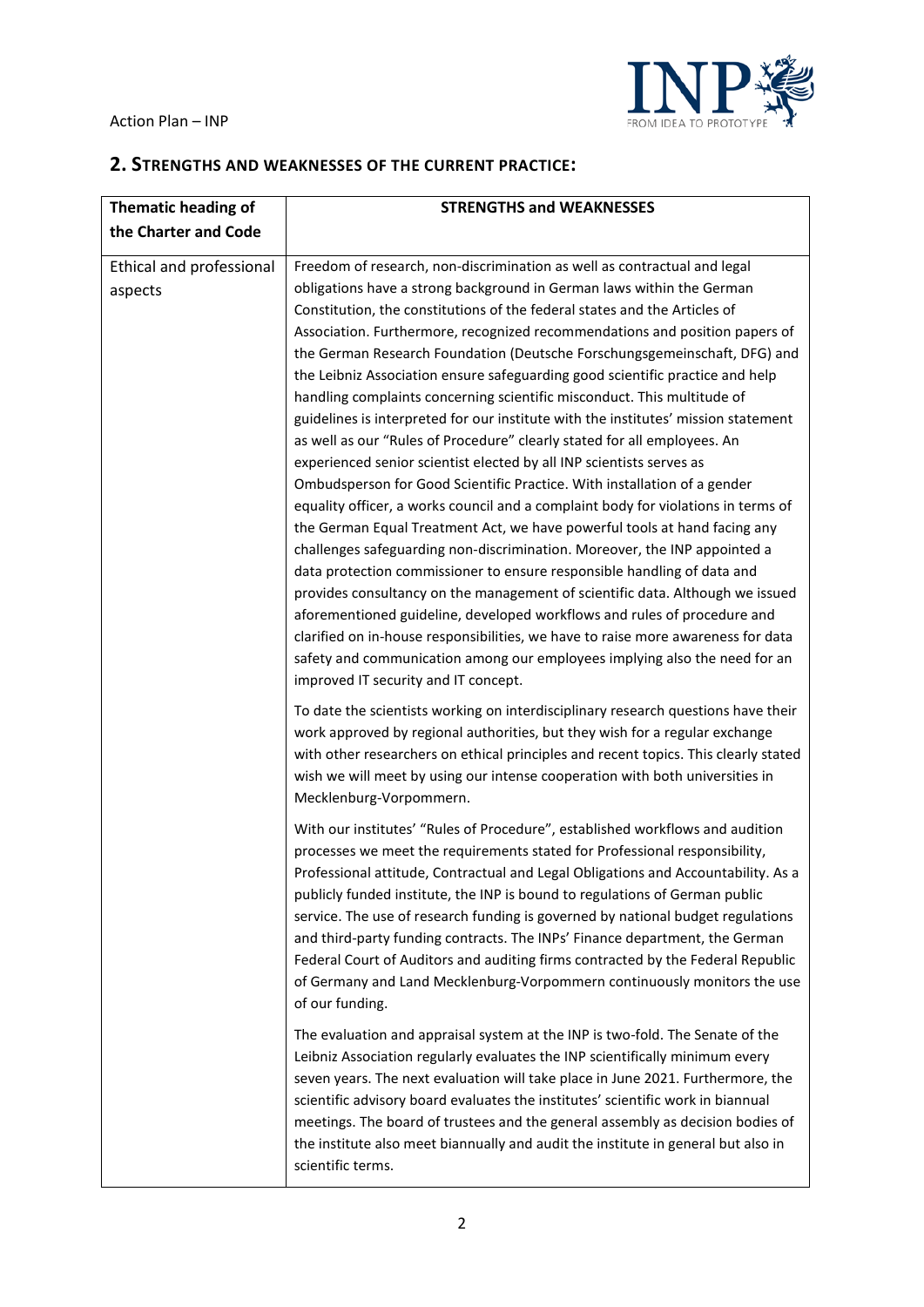

|                              | Dissemination and exploitation of results as well as public engagement are<br>fields of activity mainly carried out and closely monitored by the Management<br>Support and Communication department. Still we face low awareness among<br>the employees towards the institutes' public engagement and therefore, we<br>plan to optimize our in-house communication strategy to raise the awareness<br>and the acceptance of our public engagement among all employees.                                                                                                                                                                                                                                                                                                                                                                                                                                                                                                                                                                                                                                                                                                                                                                                                                                                                                                                                                                                                                                                                                                                                                                                                                                                                                        |
|------------------------------|---------------------------------------------------------------------------------------------------------------------------------------------------------------------------------------------------------------------------------------------------------------------------------------------------------------------------------------------------------------------------------------------------------------------------------------------------------------------------------------------------------------------------------------------------------------------------------------------------------------------------------------------------------------------------------------------------------------------------------------------------------------------------------------------------------------------------------------------------------------------------------------------------------------------------------------------------------------------------------------------------------------------------------------------------------------------------------------------------------------------------------------------------------------------------------------------------------------------------------------------------------------------------------------------------------------------------------------------------------------------------------------------------------------------------------------------------------------------------------------------------------------------------------------------------------------------------------------------------------------------------------------------------------------------------------------------------------------------------------------------------------------|
| Recruitment and<br>selection | The recruitment process (Recruitment, Selection, Transparency, Judging merit,<br>Variations in the chronological order of CVs, Variations in the chronological<br>order of CVs, Recognition of mobility experience, Recognition of qualifications,<br>Seniority and Postdoctoral appointments; Code, $12 - 21$ ) at the INP follows<br>standardised, transparent guidelines and a clear procedure meeting the<br>recommendations for an open, transparent and merit-based recruitment in<br>general. Selection criteria, the expected length of contract as well as the salary<br>scope are listed in the formalised job advertisements for which a bilingual<br>template is used. From determining the need of personnel until the final<br>decision for a candidate, the process is supported by a personnel management<br>software. For monitoring the interviews, a so-called recruitment matrix is<br>mandatory. Here the responsible recruiting person notes the candidates'<br>performance according to the selection criteria set in the job advertisement.<br>Regarding the Judging of merit and Recognition of qualifications, the institute<br>applies the regulations set out in the Collective Agreement for the Public Service<br>of Federal States (Tarifvertrag der Länder, TV-L) giving different levels of<br>qualification and experiences or the 'W' pay scale for civil servants. The strong<br>German legal background and comprehensive guidelines developed and<br>provided by the Leibniz Association are specified for our institute with the<br>aforementioned guidelines for the recruitment process but also in strategies<br>that are more fundamental like the equal opportunities plan and the personnel<br>development plan. |
|                              | This recruitment procedure applies for the recruitment of all types of<br>employees from doctoral students to staff except the appointment of<br>professorships. For the joint appointment of professorships, we have to follow<br>appointment procedures laid down in the corresponding cooperation contract<br>and the respective universities' guidelines. The institutes' personnel recruitment<br>strategy as well as internal agreements on working time, teleworking and<br>vocational training all address the recognition and judgment of merit in case of<br>variations to the normal chronological order in CVs or in the recognition of<br>mobility.                                                                                                                                                                                                                                                                                                                                                                                                                                                                                                                                                                                                                                                                                                                                                                                                                                                                                                                                                                                                                                                                                              |
|                              | An in-house equal opportunities plan updated by the Board of Directors and<br>gender equality officer every 4 years addresses gender equality and its further<br>promotion also in regard to increasing the number of female scientists. A short<br>summary of our work on gender equality plus the label of the Total E-Quality<br>certificate illustrates on the institutes' website our commitment.                                                                                                                                                                                                                                                                                                                                                                                                                                                                                                                                                                                                                                                                                                                                                                                                                                                                                                                                                                                                                                                                                                                                                                                                                                                                                                                                                        |
|                              | That being said, we still experience during the recruitment process partly too<br>selective or too open criteria in job adverts, selection panel members partly too<br>subjectively and lacking proper training on recruitment procedures and the set<br>guidelines as well as the legal background. In addition, we experienced a lack of                                                                                                                                                                                                                                                                                                                                                                                                                                                                                                                                                                                                                                                                                                                                                                                                                                                                                                                                                                                                                                                                                                                                                                                                                                                                                                                                                                                                                    |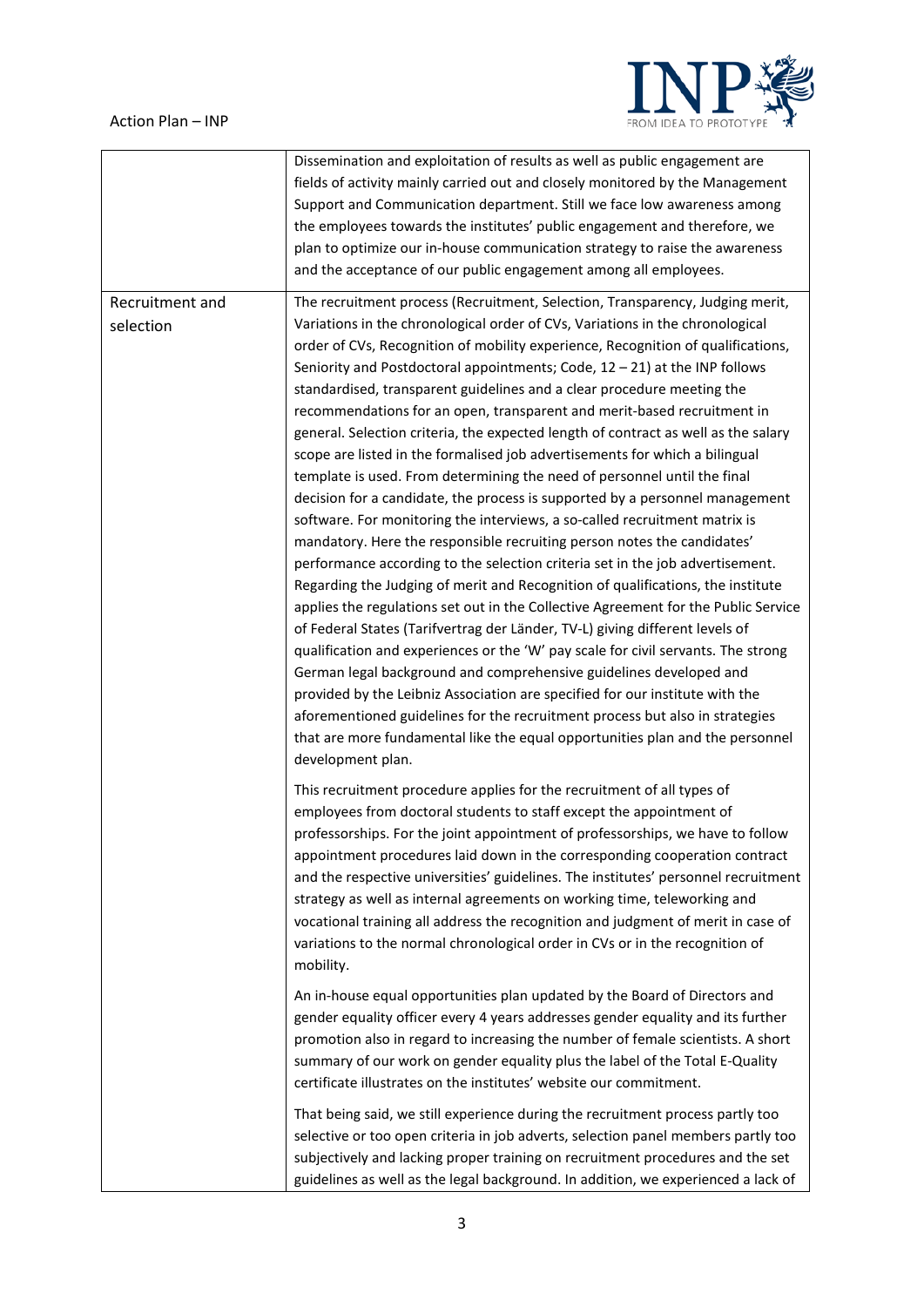

|                    | matching high potential candidates applying to our job offers.                                                                                                                                                                                                                                                                                                                                                                                                                                                                                                                                                                                                                                                                                                                                                                                                                                                                                                                                                                                                                                                                                                                                                                                |
|--------------------|-----------------------------------------------------------------------------------------------------------------------------------------------------------------------------------------------------------------------------------------------------------------------------------------------------------------------------------------------------------------------------------------------------------------------------------------------------------------------------------------------------------------------------------------------------------------------------------------------------------------------------------------------------------------------------------------------------------------------------------------------------------------------------------------------------------------------------------------------------------------------------------------------------------------------------------------------------------------------------------------------------------------------------------------------------------------------------------------------------------------------------------------------------------------------------------------------------------------------------------------------|
|                    | During the gap analysis, the recruitment procedure was examined regarding the<br>principles of the Charter and Code as well as the recommendations of an Open,<br>Transparent and Merit-Based Recruitment (OTM-R) and we figured need for<br>improvement. We deduce a number of actions ranging from developing an<br>institutes' personnel recruitment strategy, refining the OTM-R policy and its<br>monitoring to regular training of selection panel members.                                                                                                                                                                                                                                                                                                                                                                                                                                                                                                                                                                                                                                                                                                                                                                             |
| Working conditions | Every effort is made to ensure a highly motivating research environment at the                                                                                                                                                                                                                                                                                                                                                                                                                                                                                                                                                                                                                                                                                                                                                                                                                                                                                                                                                                                                                                                                                                                                                                |
|                    | institute with full support for research projects and fundraising, institutional<br>funding, funding for trips to conferences and meetings and many more,<br>unlimited access to required literature and information, up-to-date equipment,<br>access to and support of national and international cooperation. The INP<br>strongly fosters international mobility among its scientific staff. Working<br>language in most research groups is English facilitating the participation and<br>integration of new international colleagues. Internationalisation strategy for the<br>INP includes the generous provision of funds for international research stays, a<br>strong welcome culture and no limitations for inviting international partners.                                                                                                                                                                                                                                                                                                                                                                                                                                                                                          |
|                    | Regarding the stability and permanence of employment, salaries and social<br>security provisions, the INP is bound to the national legislation, especially to the<br>Collective Agreement for the Public Service Sector of the Länder (TV-L) and the<br>Academic Fixed-Term Contract Law (WissZeitVG). Our ambition is to provide<br>stable conditions with long-term contracts despite the difficult legal situation<br>(Fixed Term Research Contracts Act - WissZeitVG). We try to draft long-term<br>perspectives to motivate our employees. No legally binding status for doctoral<br>candidates in Germany exists but at the INP, the doctoral candidates are obliged<br>by their supervisors to enrol at a university since they require the supervision of<br>a university professor to receive the PhD degree. In addition, numerous legal<br>requirements addressing the working conditions support a pleasant working<br>atmosphere for both scientists and non-scientific staff. A compulsory semi-<br>annual feedback for all employees builds the basis for an individual career<br>development. Regular trainings for technical development and on soft skills are<br>planned for all employees during these feedback meetings. |
|                    | The INP shapes a family-friendly working environment to supports its<br>employees in achieving a work-life balance. That is one of the key fields of<br>action tackled with the regularly updated gender equality plan. Here, the family-<br>friendly measures are often mutually interconnected with more general labour<br>guidelines and activities of the works council, which take into account the<br>personal situation of the employees. Included in the measures are flexible<br>working hours and various part-time work models, an internal agreement on<br>working hours and home office. The institute also assists in the job searches of<br>the partners of new employees.                                                                                                                                                                                                                                                                                                                                                                                                                                                                                                                                                     |
|                    | The gap analysis made it evident that we require better structures in career<br>development and career advice starting with a more specified personnel<br>development concept and an appropriate advanced training for the executives.<br>Besides the non-binding legal status for doctoral candidates, we have no in-                                                                                                                                                                                                                                                                                                                                                                                                                                                                                                                                                                                                                                                                                                                                                                                                                                                                                                                        |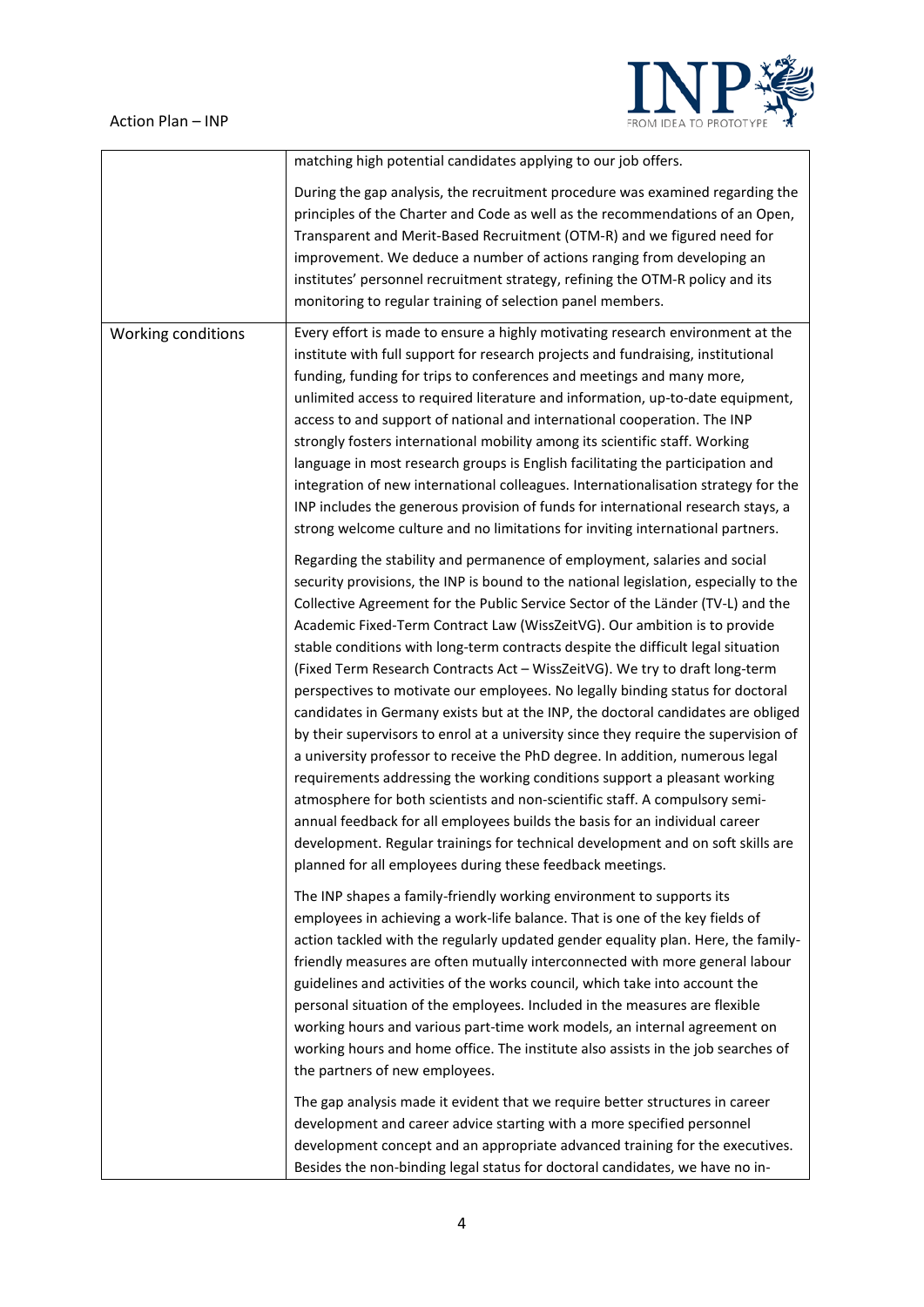

|                             | house or cross-community agreement within the Leibniz Association for the<br>postdoctoral status. Here, the career development requires additional<br>specification on career stages and suitable suggestions for next steps. In<br>addition, we have to clear up structures in remuneration, responsibilities and<br>tasks in gender equality work as well as the installed complaint/appeals system<br>at the institute.                                                                                                                                                                                                                                                                                                                                                                                                                                                                                                                                                                                                                                                                                                        |
|-----------------------------|-----------------------------------------------------------------------------------------------------------------------------------------------------------------------------------------------------------------------------------------------------------------------------------------------------------------------------------------------------------------------------------------------------------------------------------------------------------------------------------------------------------------------------------------------------------------------------------------------------------------------------------------------------------------------------------------------------------------------------------------------------------------------------------------------------------------------------------------------------------------------------------------------------------------------------------------------------------------------------------------------------------------------------------------------------------------------------------------------------------------------------------|
| Training and<br>development | The promotion of young scientists - especially the training of doctoral<br>candidates but also bachelor and master students as well as supporting post-<br>doctoral researchers to start their habilitation or specialists' career - is one of<br>the main tasks of the INP. The institute is involved in the social task of training<br>young academics in the field of plasma physics and application-oriented<br>research, which is not limited to the institute's own requirements.                                                                                                                                                                                                                                                                                                                                                                                                                                                                                                                                                                                                                                           |
|                             | Graduating at the INP is aimed at high-quality scientific training. With the latest<br>equipment, the doctoral candidates work on future-oriented research topics at<br>highest international level. Among other things, the doctoral students submit<br>the results of their work to refereed journals in parallel to the preparation of<br>their dissertations. They also participate in courses at those universities with<br>which the INP has cooperation agreements. The doctoral students are<br>intensively supported in preparing and submitting papers for publication in<br>specialist journals or for papers delivered at refereed international conferences,<br>as well as for taking part in summer schools and further training courses. Our<br>doctoral candidates benefit from the institutes' embedding in national and<br>international networks for e.g. research stays in partner institutes abroad.<br>Although no compulsory enrolment for doctoral candidates exists, we commit<br>them to enrol at a university since they require the supervision of a university<br>professor to receive a PhD degree. |
|                             | All five professors at the INP are jointly appointed with the University of<br>Greifswald and the University of Rostock. Therefore, we are closely linked to<br>both universities in the federal state of Mecklenburg-Vorpommern.<br>Consequently, the supervision of doctoral candidates at our institute is two-<br>fold: the supervisor is one of our university professors and accounts for the<br>dissertation and the work done during the doctorate. Regular contact to the<br>doctoral candidate is ensured by the daily presence of their supervisor at the<br>institute. In addition, a mentor from the research staff is assigned as a further<br>contact person to the doctoral candidate.                                                                                                                                                                                                                                                                                                                                                                                                                            |
|                             | The supervision agreement or enrolment between the doctoral student and the<br>supervisor includes the definition of milestones, the monitoring of progress and<br>regular meetings with supervisors, and is fixed at an early stage of the doctorate<br>and is meant as a step towards the further improvement of the already<br>excellent support for the doctoral candidates.                                                                                                                                                                                                                                                                                                                                                                                                                                                                                                                                                                                                                                                                                                                                                  |
|                             | Trainings for supervisors on their managerial duties and implied issues for<br>supervising and caring for bachelor, master and PhD students to complete<br>successfully the respective thesis are lacking and will be offered in future to<br>further support supervisors in their considerable work with students.                                                                                                                                                                                                                                                                                                                                                                                                                                                                                                                                                                                                                                                                                                                                                                                                               |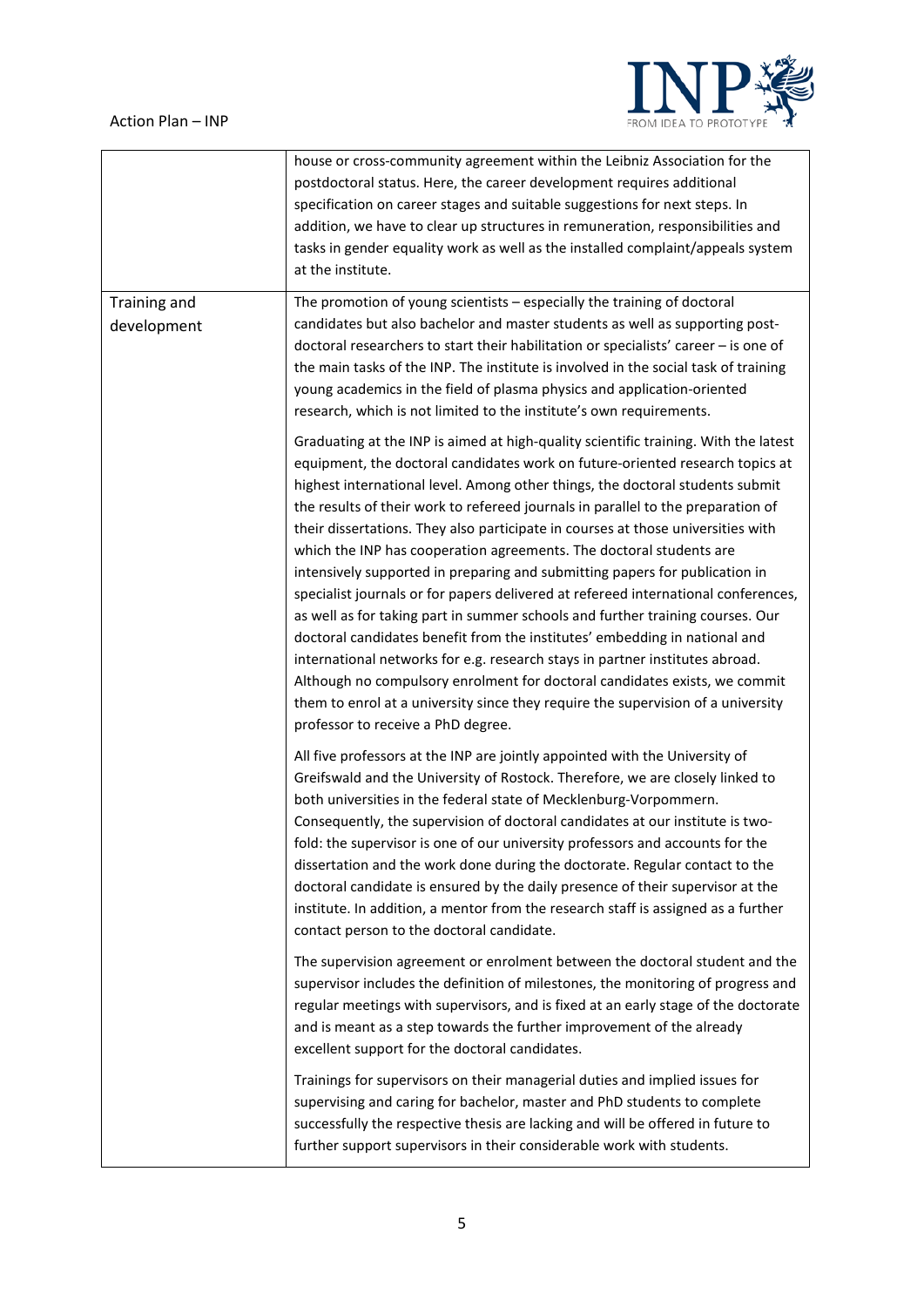

## **3. ACTIONS**

The Action Plan and HRS4R strategy must be published on an easily accessible location of the organisation's website.

Please provide the web link to the organisation's HR Strategy dedicated webpage(s):

\*URL: www.leibniz-inp.de/karriere

Please fill in a sum up list of all individual actions to be undertaken in your organisation's HRS4R to address the weaknesses or strengths identified in the Gap-Analysis:

| <b>Proposed ACTIONS</b>                                                                                                                                                                     | <b>GAP</b>                          | <b>Timing (at least</b>                   | Responsible                                                                                 | Indicator(s) /                                                                    |
|---------------------------------------------------------------------------------------------------------------------------------------------------------------------------------------------|-------------------------------------|-------------------------------------------|---------------------------------------------------------------------------------------------|-----------------------------------------------------------------------------------|
|                                                                                                                                                                                             | Principle(s)                        | by year's                                 | <b>Unit</b>                                                                                 | Target(s)                                                                         |
|                                                                                                                                                                                             |                                     | quarter/semester)                         |                                                                                             |                                                                                   |
| <b>Ethical and Professional Aspects</b>                                                                                                                                                     |                                     |                                           |                                                                                             |                                                                                   |
| 1. Cooperation with<br>local university on<br>establishing regular<br>meetings on<br>discussion ethical<br>aspects in (physical)<br>science.                                                | Ethical<br>principles (2)           | 02/2021                                   | Executive team<br>(heads of<br>research<br>programmes<br>and scientific<br>departments)     | No. of joint workshops<br>and/or meetings.                                        |
| 2. Raising awareness for<br>safety of data and<br>communication<br>among employees.<br>3. Training for IT safety<br>based on IT concept<br>and data<br>management concept<br>for employees. | Good practice<br>in research<br>(7) | 04/2020 - 01/2021<br>04/2020 - 01/2021    | Head of IT,<br>executive team,<br>communication<br>dept.                                    | No. of workshop (s)<br>and attendance,<br>updated IT concept.                     |
| 4. Optimizing<br>communication<br>strategy in-house to<br>raise awareness and<br>acceptance among<br>employees towards<br>public engagement.                                                | Public<br>engagement<br>(9)         | Annual:<br>03/2020,<br>03/2021<br>03/2022 | <b>Board of</b><br>Directors/head<br>of<br>Management<br>Support,<br>Communication<br>dept. | No. and dates of<br>meetings and minutes,<br>updated<br>communication<br>strategy |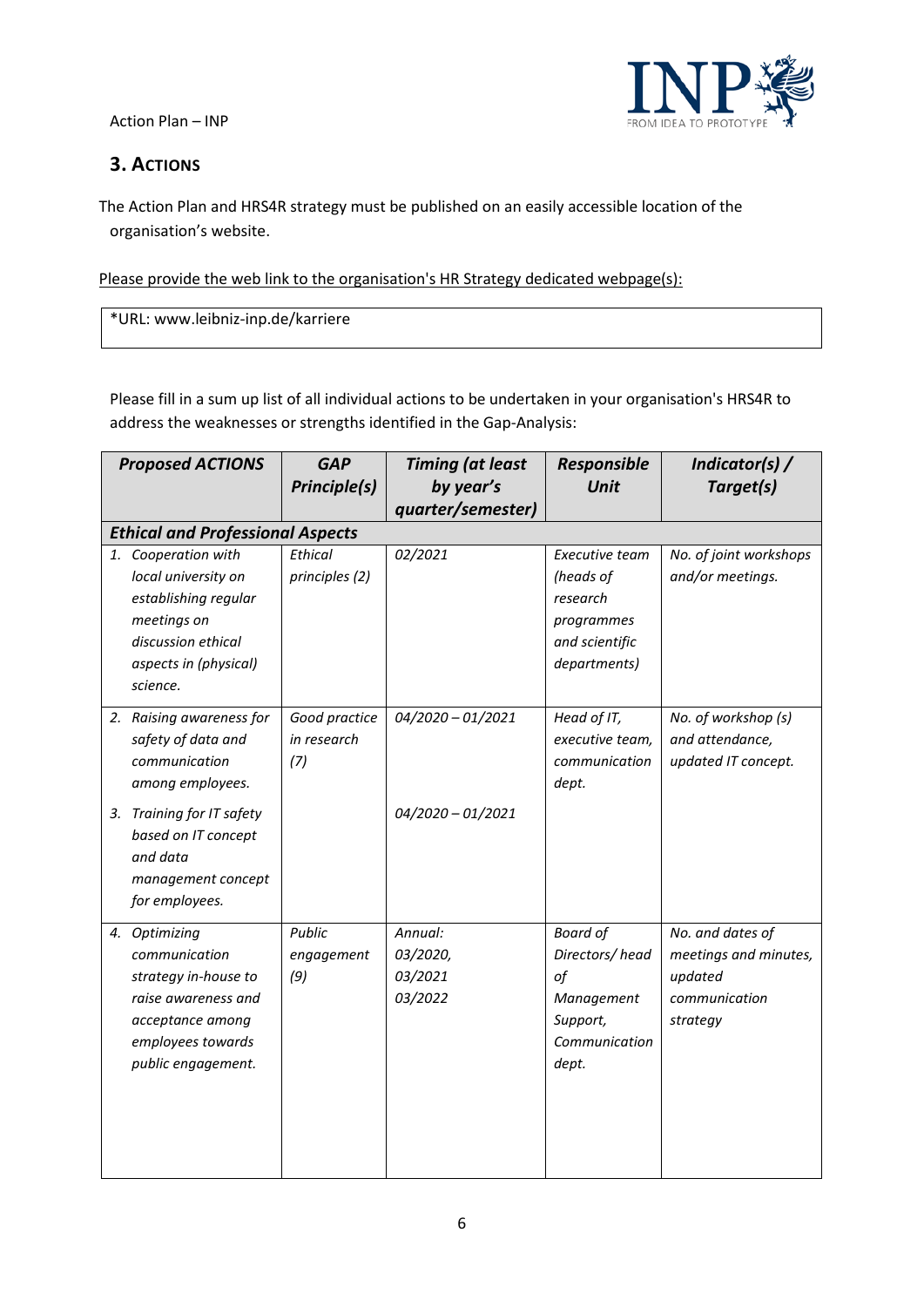

| <b>Recruitment and Selection</b> |                |                   |                 |                       |
|----------------------------------|----------------|-------------------|-----------------|-----------------------|
| 5. Yearly one-day                | Recruitment,   | 04/2020           | HR dept., Board | Date of workshop and  |
| mandatory training               | Selection and  | 01/2021           | of Directors.   | agenda, no. of        |
| on personnel                     | Transparency   |                   |                 | attendees.            |
| management and                   | (Code; 13-     |                   |                 |                       |
| implied issues for               | 15),           |                   |                 |                       |
| executive personnel              |                |                   |                 |                       |
| and selection board              | Recognition    |                   |                 |                       |
| members (e.g. on                 | of             |                   |                 |                       |
| recruitment, selection,          | qualifications |                   |                 |                       |
| issuing vacancies,               | (Code, 19)     |                   |                 |                       |
| legal background).               |                |                   |                 |                       |
|                                  |                |                   |                 |                       |
| 6. Refining and updating         |                | 03/2020           | See up          | Updated personnel     |
| the institutes'                  |                |                   |                 | Recruitment strategy. |
| personnel recruitment            |                |                   |                 |                       |
| strategy.                        |                |                   |                 |                       |
| 7. Revising the                  |                | 03/2021           | See up          | Minutes on possible   |
| recruitment and                  |                |                   |                 | Updates.              |
| selection workflows.             |                |                   |                 |                       |
|                                  |                |                   |                 |                       |
| 8. Development of                |                | 02/2022           | HR dept.        | Text modules          |
| practical guidance for           |                |                   |                 | established.          |
| writing feedback for             |                |                   |                 |                       |
| interested candidates.           |                |                   |                 |                       |
| 9. Training on guidelines        | Judging merit  | 04/2021           | HR dept.        | Dates of workshops    |
| for classification of            | and            |                   |                 | and agenda; no of     |
| employees in                     | Variations in  |                   |                 | attendees.            |
| accordance with                  | the            |                   |                 |                       |
| Tarifvertrag der                 | chronological  |                   |                 |                       |
| Länder (TV-L,                    | order of CVs   |                   |                 |                       |
| collective agreement             | (Code, 16, 17) |                   |                 |                       |
| for Federal states) for          |                |                   |                 |                       |
| <b>Human Resources</b>           |                |                   |                 |                       |
| Department and                   |                |                   |                 |                       |
| issuing executives.              |                |                   |                 |                       |
|                                  |                |                   |                 | Dates of workshops    |
| 10. Regular trainings by         |                | Annual:           | HR dept.        | and agenda; no of     |
| HR dept. on pay scales           |                | 04/2020 & 04/2021 |                 | attendees.            |
| within TV-L.                     |                |                   |                 |                       |
| 11. Knowledge sharing            | Recognition    | 01/2021           | HR dept.,       | Dates of meetings and |
| with universities on             | of             | 02/2022           | <b>Board of</b> | agenda; no of         |
| procedures for                   | qualifications |                   | directors       | attendees.            |
| recognition of                   | (Code, 19)     |                   |                 |                       |
| qualifications and               |                |                   |                 |                       |
| contact persons.                 |                |                   |                 |                       |
|                                  |                |                   |                 |                       |
|                                  |                |                   |                 |                       |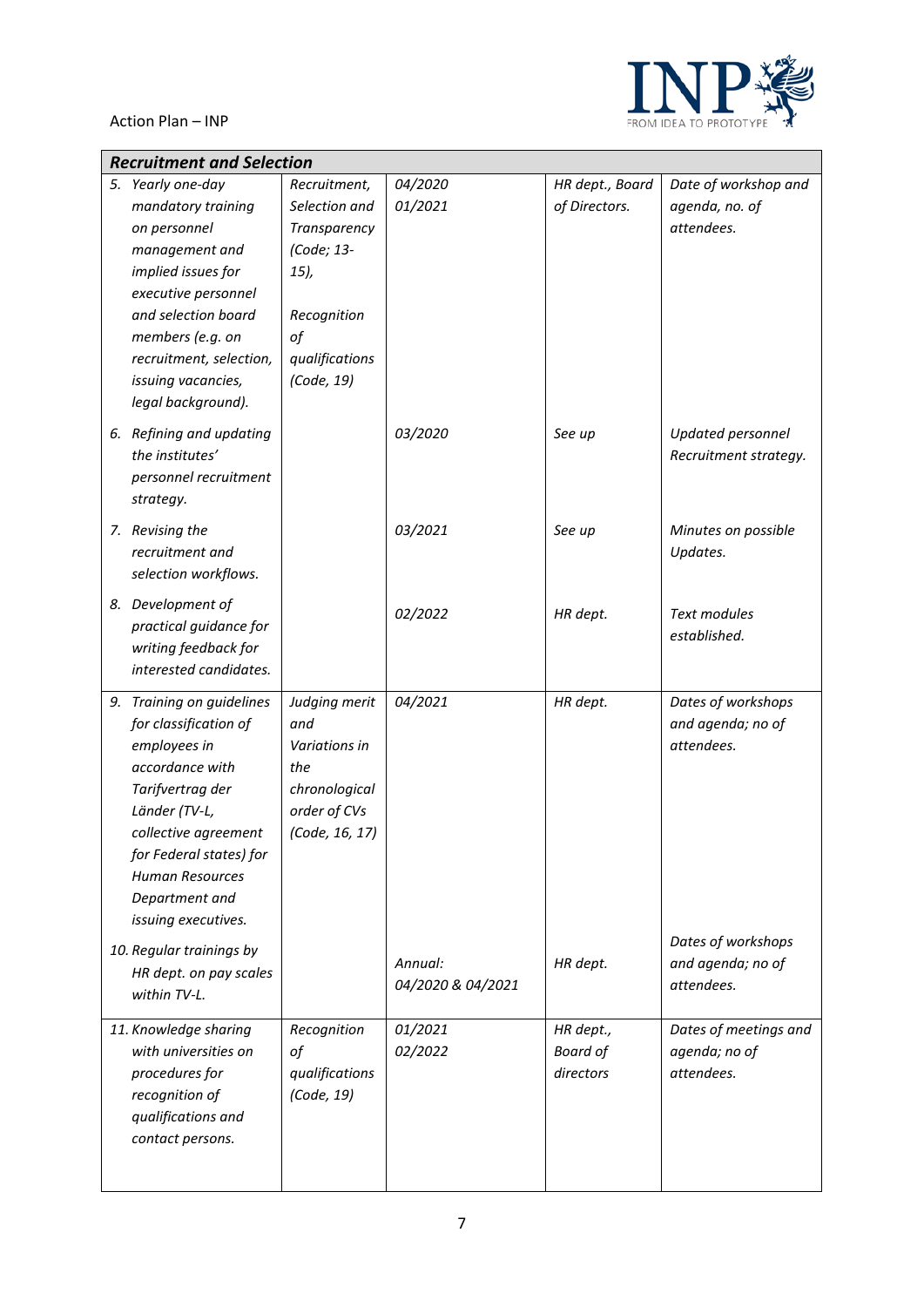

| 12. Defining a responsible                    |               | 02/2021               | <b>Board of</b>  | Person defined incl.     |
|-----------------------------------------------|---------------|-----------------------|------------------|--------------------------|
| person coordinating                           |               |                       | <b>Directors</b> | task spectrum.           |
| inquiries to                                  |               |                       |                  |                          |
| acknowledging                                 |               |                       |                  |                          |
| authorities and                               |               |                       |                  |                          |
| universities, learning                        |               |                       |                  |                          |
| internal regulations                          |               |                       |                  |                          |
|                                               |               |                       |                  |                          |
| on recognition of                             |               |                       |                  |                          |
| qualifications to                             |               |                       |                  |                          |
| facilitate recognition                        |               |                       |                  |                          |
| of degrees of                                 |               |                       |                  |                          |
| graduates wishing to                          |               |                       |                  |                          |
| finish their PhD                              |               |                       |                  |                          |
| degree at our                                 |               |                       |                  |                          |
| institute.                                    |               |                       |                  |                          |
|                                               |               |                       |                  |                          |
| 13. Developing a clear (in-                   | Postdoctoral  | 04/2020               | <b>Board of</b>  | Updated personnel        |
| house) definition for                         | appointments  |                       | <b>Directors</b> | development concept.     |
| postdoctoral status                           | (Code, 21)    |                       |                  |                          |
| and schedule                                  |               |                       |                  |                          |
| including career                              |               |                       |                  |                          |
| stages and best                               |               |                       |                  |                          |
| practices as an                               |               |                       |                  |                          |
| internal guideline for                        |               |                       |                  |                          |
| postdocs.                                     |               |                       |                  |                          |
|                                               |               |                       |                  |                          |
| <b>Working Conditions and Social Security</b> |               |                       |                  |                          |
| 14. Minor constructional                      | Working       | After completion of   | <b>Board of</b>  |                          |
| changes required to                           | conditions    | the construction site | <b>Directors</b> |                          |
| meet the needs of                             | (24)          |                       |                  |                          |
| disabled persons.                             |               |                       |                  |                          |
| 15. Refinement and                            |               | 01/2021               |                  |                          |
|                                               | Stability and |                       | <b>Board of</b>  | <b>Updated personnel</b> |
| specification for our                         | permanence    |                       | <b>Directors</b> | development concept      |
| institutes' Personal                          | of            |                       |                  |                          |
| Development                                   | employment    |                       |                  |                          |
| Concept.                                      | (25)          |                       |                  |                          |
|                                               |               |                       |                  |                          |
|                                               |               |                       |                  |                          |
| Seminar on the latest                         | Funding and   | See task 9 and 10     | HR dept.         | Dates of workshops       |
| regulations within TV-                        | salaries (26) |                       |                  | and agenda; no of        |
| L to counter                                  |               |                       |                  | attendees.               |
| misunderstandings in                          |               |                       |                  |                          |
| grouping and                                  |               |                       |                  |                          |
| classification.                               |               |                       |                  |                          |
|                                               |               |                       |                  |                          |
|                                               |               |                       |                  |                          |
|                                               |               |                       |                  |                          |
|                                               |               |                       |                  |                          |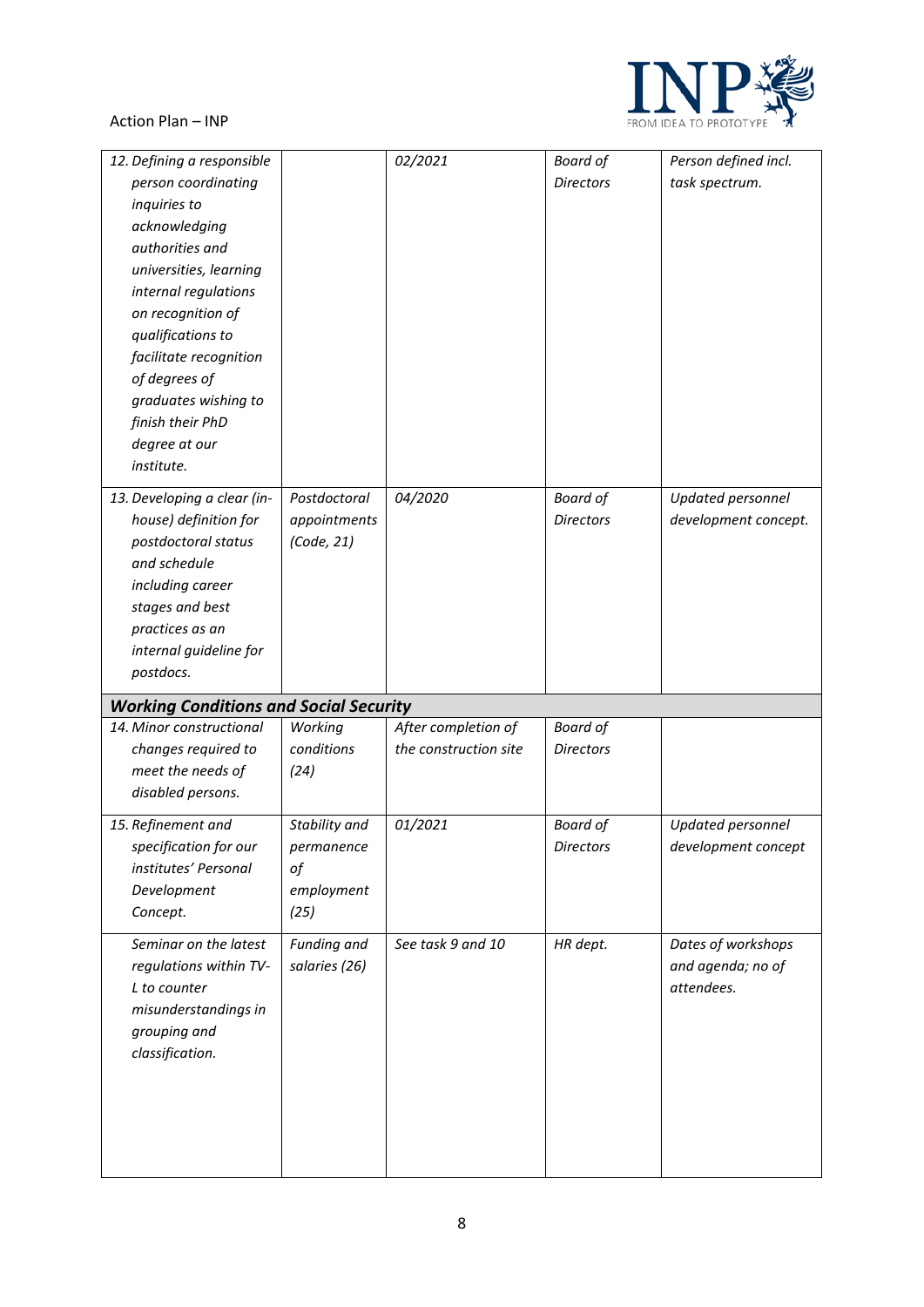

| 16. Intensified and             | Gender        | 04/2020              | Gender           | Website address with   |
|---------------------------------|---------------|----------------------|------------------|------------------------|
| transparent reporting           | balance (27)  |                      | equality officer | updated content        |
| on in-house gender              |               |                      | &                |                        |
|                                 |               |                      |                  |                        |
| equality work                   |               |                      | communication    |                        |
| including public                |               |                      | dept.            |                        |
| relation for gender             |               |                      |                  |                        |
| equality officer will           |               |                      |                  |                        |
| address the gaps.               |               |                      |                  |                        |
| 17. Yearly one-day              | Career        | 01/2021              | HR dept., Board  | Dates of workshops     |
| mandatory training              | development   | 01/2022              | of Directors     | and agenda; no of      |
| on personnel                    | (28), Access  | (continued annually) |                  | attendees.             |
| management and                  | to career     |                      |                  |                        |
| implied issues for              | advice (30)   |                      |                  |                        |
| executive personnel             |               |                      |                  |                        |
| (e.g. personnel                 |               |                      |                  |                        |
| development, career             |               |                      |                  |                        |
| planning, diversity             |               |                      |                  |                        |
| and gender equality).           |               |                      |                  |                        |
| 18. Developing a                |               | 03/2022              | <b>Board of</b>  | Definition of process, |
| conversation culture.           |               |                      | <b>Directors</b> | workgroup members      |
|                                 |               |                      |                  |                        |
| 19. Responsible person          | Value of      | 03/2020              | <b>Board of</b>  | Person defined incl.   |
| for support (INP                | mobility (29) |                      | <b>Directors</b> | task spectrum          |
| buddy) to be defined.           |               |                      |                  |                        |
| 20. Offering training           | Teaching (33) | 03/2022              | HR dept.         | Dates of workshops     |
| activities for teachers         |               |                      |                  | and agenda; no of      |
| to refine their abilities       |               |                      |                  | attendees.             |
| in teaching.                    |               |                      |                  |                        |
|                                 |               |                      |                  |                        |
| <b>Training and Development</b> |               |                      |                  |                        |
| 21. Regular trainings for       | Supervision   | 02/2021              | HR dept., Board  | Dates of workshops     |
| supervisors and                 | and           | 02/2022              | of Directors     | and agenda; no of      |
| managers, for                   | managerial    |                      |                  | attendees.             |
| beginners and                   | duties (37),  |                      |                  |                        |
| experienced persons             | Continuing    |                      |                  |                        |
| on supervision of               | Professional  |                      |                  |                        |
| bachelor, master and            | Development   |                      |                  |                        |
| PhD theses                      | (38)          |                      |                  |                        |
| managerial duties and           |               |                      |                  |                        |
| implied issues.                 |               |                      |                  |                        |
| 22. Training on yearly          | Supervision   | 01/2022              | HR dept., Board  | Dates of workshops     |
| feedback meetings.              | (40)          |                      | of Directors     | and agenda; no of      |
|                                 |               |                      |                  | attendees.             |
|                                 |               |                      |                  |                        |
|                                 |               |                      |                  |                        |
|                                 |               |                      |                  |                        |
|                                 |               |                      |                  |                        |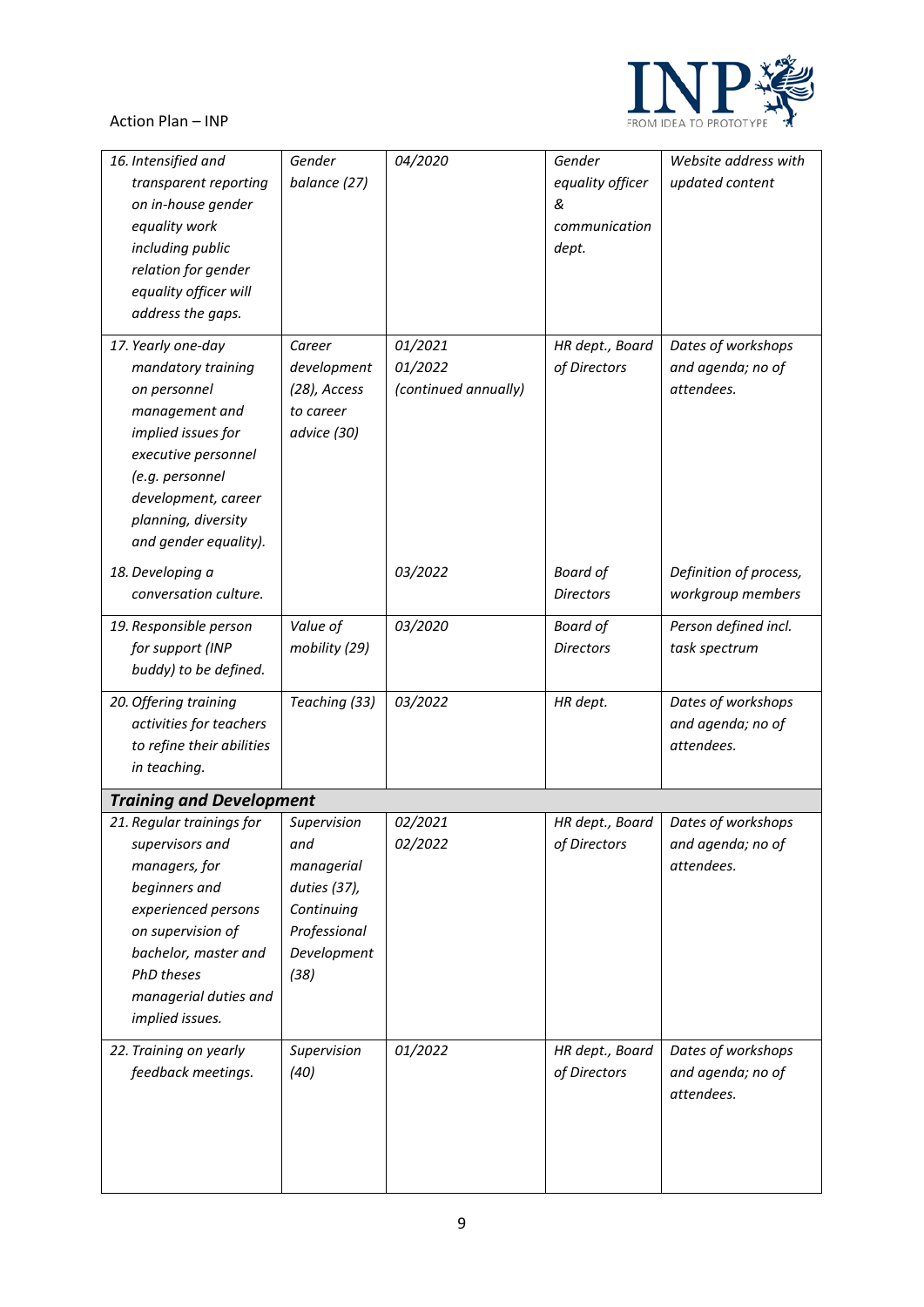

| 23. Updating personnel | Supervision  | 03/2020, 01/2021 | HR dept., Board | Updated personal      |
|------------------------|--------------|------------------|-----------------|-----------------------|
| recruitment strategy   | and          |                  | of Directors    | development concept,  |
| and personnel          | managerial   |                  |                 | Updated personnel     |
| development concept    | duties (37), |                  |                 | recruitment strategy, |
| encompass              | Continuing   |                  |                 | Website address with  |
| graduating at the INP  | Professional |                  |                 | updated content       |
| including better       | Development  |                  |                 |                       |
| communication of       | (38), see    |                  |                 |                       |
| options                | tasks 6 & 15 |                  |                 |                       |
|                        |              |                  |                 |                       |

The establishment of an Open Recruitment Policy is a key element in the HRS4R strategy. Please also indicate how your organisation will use the Open, Transparent and Merit-Based Recruitment Toolkit and how you intend to implement/are implementing the principles of Open, Transparent and Merit-Based Recruitment. Although there may be some overlap with a range of actions listed above, please provide a short commentary demonstrating this implementation. If the case, please make the link between the OTM-R checklist and the overall action plan.

We can only realize our vision of becoming the most important competence centre for plasma technology in Europe with motivated and high-performing employees. Open, transparent and meritbased recruitment (OTM-R) logically follows our aim to attract and recruit the most highly qualified researchers.

The OTM-R checklist revealed some gaps we have to tackle in the upcoming months:

First, an **OTM-R policy** was already established and published online both in English and in German. Nevertheless, we plan on regular trainings like workshops and seminars for all employees involved in the recruitment procedures and processes (see task 5, 6, 17, 21 and 23 in action plan). The agenda and an excerpt of the seminars' content will be available for all employees on our internal database. With the knowledge gained and raised awareness, the EURAXESS Working Group together with the HR department will revise the published OTM-R policy until end of next year (3rd quarter 2021). In addition, the EURAXESS Working Group together with the HR department will develop an internal guide for OTM-R procedures and practices available for all employees involved in recruitment and selection processes  $(4<sup>th</sup>$  quarter 2021).

Second comprehensive task will be establishing an **overall assessment system for OTM-R** (2nd quarter 2022) and implied issues. To do so we already set up a regular meeting of members of the Board of Directors, the Management support and the Human Resources Department. In semi-annual meetings, the EURAXESS Working Group together with the HR department discusses the yearly monitoring, establishes the assessments' procedures and reports to the overseeing Steering Committee. The EURAXESS Working Group will also collect the feedback of recruiting managers considering the performance of the recruited candidate within the regular trainings on personnel management and implied issues for executive personnel and selection board members (e.g. on recruitment, selection, issuing vacancies, legal background) as mentioned in our action plan (Proposed Actions on Recruitment and Selection, task 5).

Third, minor actions will complement our OTM-R checklist-derived actions like offering our institute as potential host organisation until 2<sup>nd</sup> quarter 2020 in the profile options with EURAXESS of which did not make full use of up to now. In order to provide **adequate feedback to interviewees** we will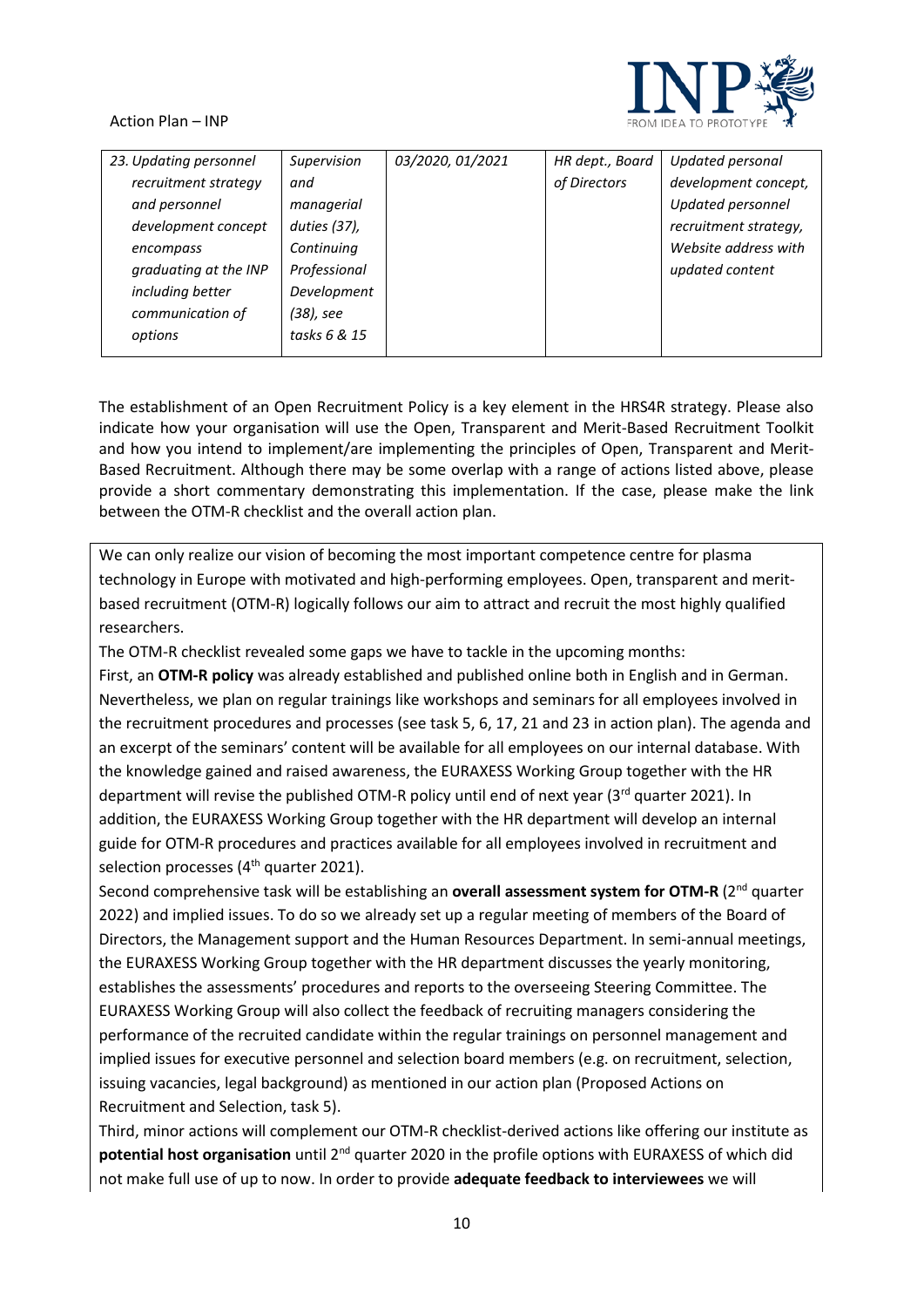

develop as mentioned also in task 8 within our action plan text modules for a detailed and sufficient feedback.

If your organisation already has a recruitment strategy, which implements the principles of Open, Transparent and Merit-Based Recruitment, please provide the web link where this strategy can be found on your organisation's website:

URL: www.inp-greifswald.de/karriere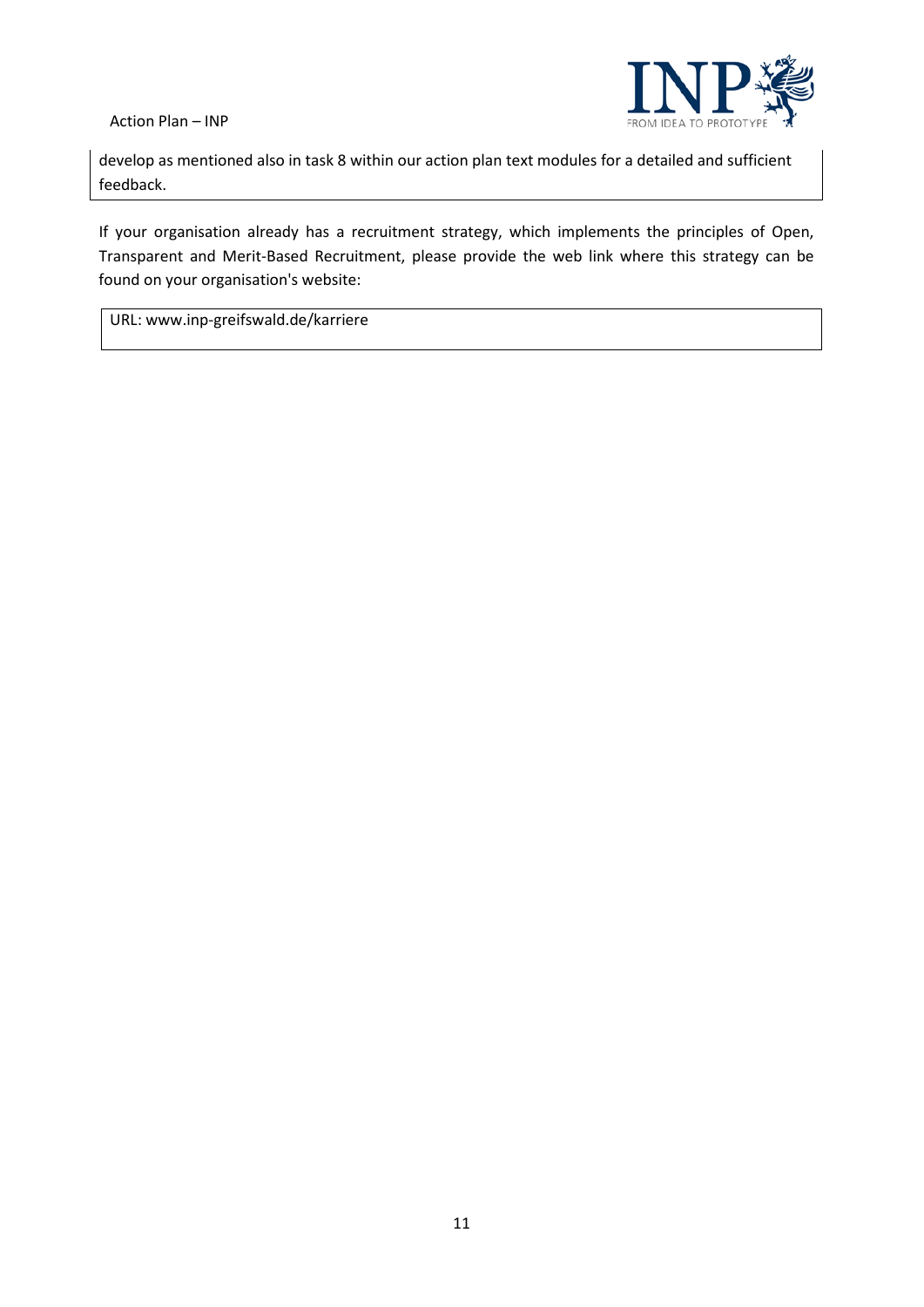

## **4. IMPLEMENTATION**

General overview of the expected implementation process:

The implementation of the proposed measures will take the next two years. Monitoring the implementation will assure a consistent, timely and smooth execution. The list with proposed actions indicates the responsible unit and the timing for each task clearly (see table in section 3). Thus, the Board of Directors bears the actions derived from the HRS4R gap analysis, which are part in the existing institutes' structures and policies. The implementation checklist defines responsibilities for monitoring and supervision of the overall process. The quality control during the implementation phase will be three-fold: 1) a EURAXESS Working group for the internal review, 2) monitoring by a Steering Committee representing the different levels of the institutes' structure and 3) supervision by the Board of Directors.

The **EURAXESS Working group** meets regularly, minimum *once a month*, and consists of two representatives of the Management support: the head of Management support and the consultant on EU affairs/gender equality officer. The members of the working group assure the implementation and continuously record the progression of the action plan. At these meetings, previously requested written or oral statements from the departments responsible for implementation are evaluated. If there is a need for correction in the Action Plan and the implementation, this is discussed and documented with the persons concerned and the heads of department. The EURAXESS Working group also incorporates other proposed measures into the Action Plan. At least twice a year, the EURAXESS Working group reports to the Steering Committee the progress of all various measures.

**Steering committee**: meets *every three month* and monitors the overall progress. The committee consists of representatives of all researchers' career stages, a member of the Board of Directors, a representative of the Human Resources Department, the head of the Management support and the consultant for EU affairs/gender equality officer.

After the implementation of the measures, written assessments and individual discussions with the persons involved in the processes, as well as representatives of doctoral candidates and research staff, are used to evaluate whether the objectives set out in the Action Plan have been achieved and whether there is still potential for improvement.

As **a long-term strategy**, the yearly held internal and external audits in the departments will be used to examine the effectiveness of the measures implemented based on the targets and indicators in the Action plan. Moreover, the INP continuously seeks to identify further potential for improvement, which may have arisen. Therefore, also the audits will be used as well as the results of official feedback talks with all employees.

For the internal review, the **Scientific Advisory Council** of the Institute will be involved as an external body in the process. Prior to this, the Board of Directors will inform the Council regarding the planning and progress in the implementation of the Code and Charter at its meetings. In addition, the Institute will inform the Evaluation Committee of the Senate of the Leibniz Association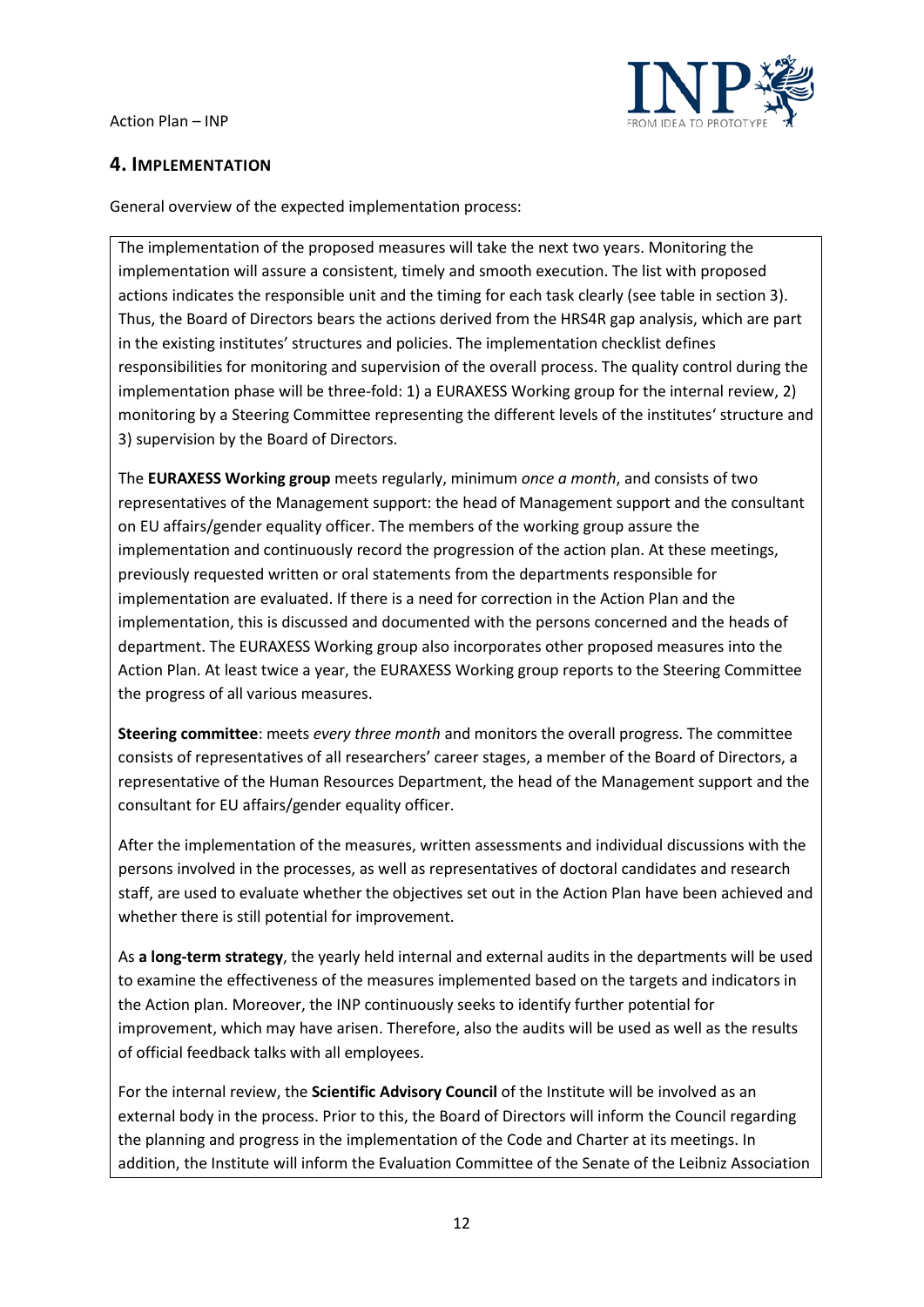

that will conduct its standard evaluation of the institute in June 2021 with regard to the participation of the institute in EURAXESS and the status of the implementation of the requirements of Code and Charter.

For the preparation of the external review, the Steering committee will once again include all stakeholders and will receive the support of the Scientific Advisory Council.

| <b>Checklist</b>                                                                                                                                                                           | *Detailed description and duly justification                                                                                                                                                                                                                                                                                                                                                                                                                                                                                                                                                                                                                                                                                                                                                                                                                  |
|--------------------------------------------------------------------------------------------------------------------------------------------------------------------------------------------|---------------------------------------------------------------------------------------------------------------------------------------------------------------------------------------------------------------------------------------------------------------------------------------------------------------------------------------------------------------------------------------------------------------------------------------------------------------------------------------------------------------------------------------------------------------------------------------------------------------------------------------------------------------------------------------------------------------------------------------------------------------------------------------------------------------------------------------------------------------|
| How will the implementation<br>committee and/or steering group<br>regularly oversee progress?                                                                                              | The INP installed a Working group responsible for the<br>internal review of the complete HRS4R process and future<br>audits and the Steering Committee to oversee the<br>implementation and its progress. The members of the<br>Working group assure the implementation and contact the<br>units responsible to initiate and monitor progress. All<br>developments are continuously documented. The Working<br>group will report in regular meetings (biannual) on the<br>progress and potential adjustments of the action plan to<br>the Steering Committee. The committee consists of<br>representatives of all researchers' career stages from R1 to<br>R4, a member of the Board of Directors, a representative of<br>the Human Resources Department, the head of the<br>Management support and the consultant for EU<br>affairs/gender equality officer. |
| How do you intend to involve the<br>research community, your main<br>stakeholders, in the implementation<br>process?                                                                       | The process of the HRS4R has been and will continue to be<br>monitored by the Steering Committee. At least once per<br>year the committee will receive a detailed status report by<br>the working group. The oversight function of that<br>committee assures that the process suits the needs of the<br>research community as the main stakeholder.<br>Two times per year, we will invite all employees to a<br>meeting, where we will inform them about all recent<br>developments and upcoming actions. Here, we will give<br>room for questions and an open discussion for potential<br>adjustments.                                                                                                                                                                                                                                                       |
| How do you proceed with the<br>alignment of organisational policies<br>with the HRS4R? Make sure the HRS4R<br>is recognized in the organisation's<br>research strategy, as the overarching | The Action Plan is published at the institutes' website and<br>is accessible to all stakeholders, all employees as well as<br>the research community. It is the point of reference for all<br>planned actions. Key policies for HRS4R are the personnel<br>recruitment strategy and the personnel development<br>concept. Both policies focus on human resources                                                                                                                                                                                                                                                                                                                                                                                                                                                                                              |